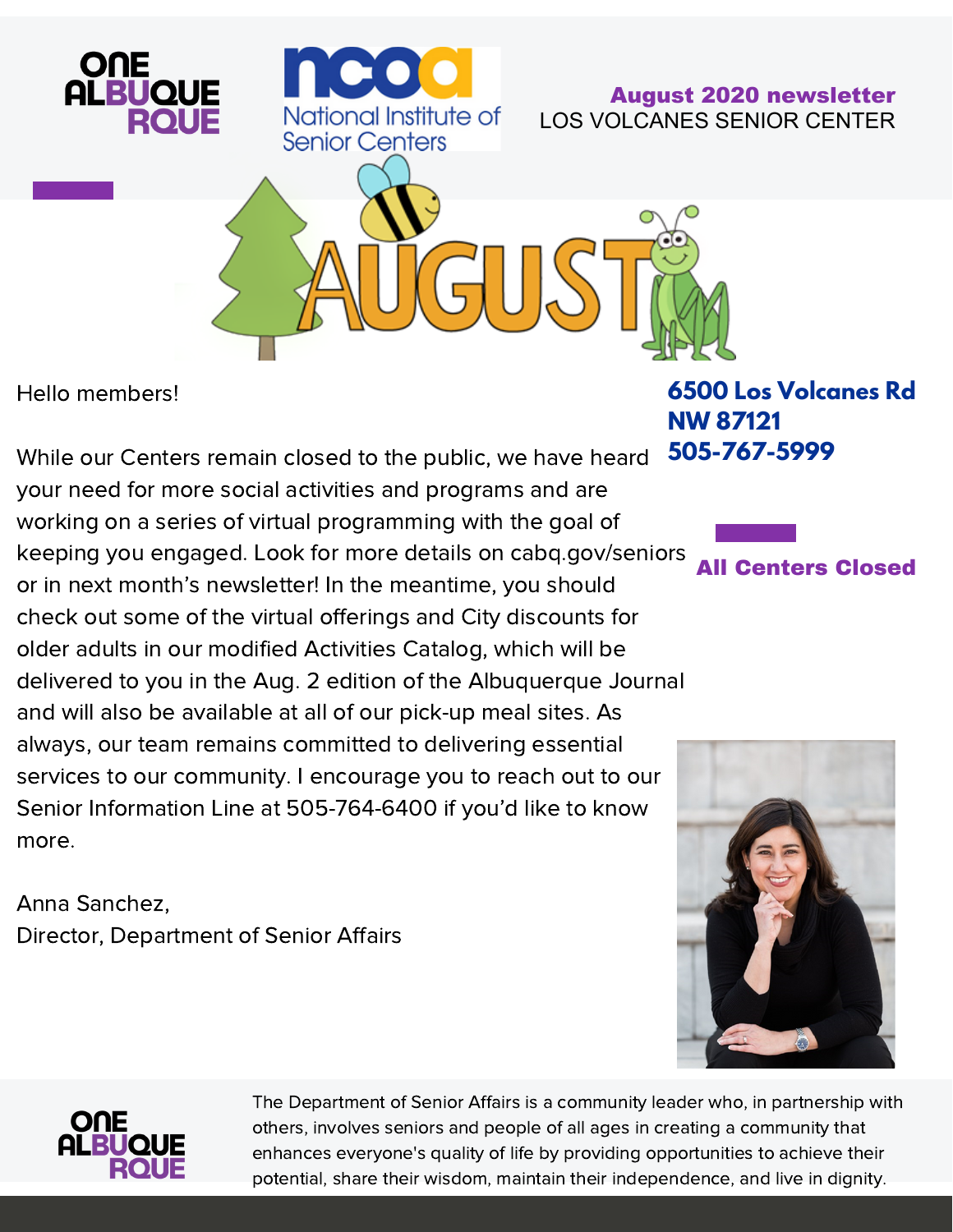

### Survey for Grandparents raising grandkids

The Partnership for Community Action is looking to gather information about the experience of grandparents raising their grandchildren, including what resources are most valuable. To participate in the telephone survey, call (505) 264-4484. All participants will be given a \$35 gift card.

# Take the Surve

## Remember: Wear your mask!

\_\_\_\_\_\_\_\_\_\_\_\_\_\_\_\_\_\_\_\_\_\_\_\_\_\_\_\_\_\_\_\_\_\_\_\_\_\_\_\_\_\_\_\_\_\_\_\_\_\_\_\_\_\_\_\_\_\_\_\_\_\_\_

Even though you don't need to get out of your car for your pick-up lunch, we would still appreciate if you wore a mask. Our team members come within 6 feet to hand you a meal and we want to make sure we are protecting both you and them!

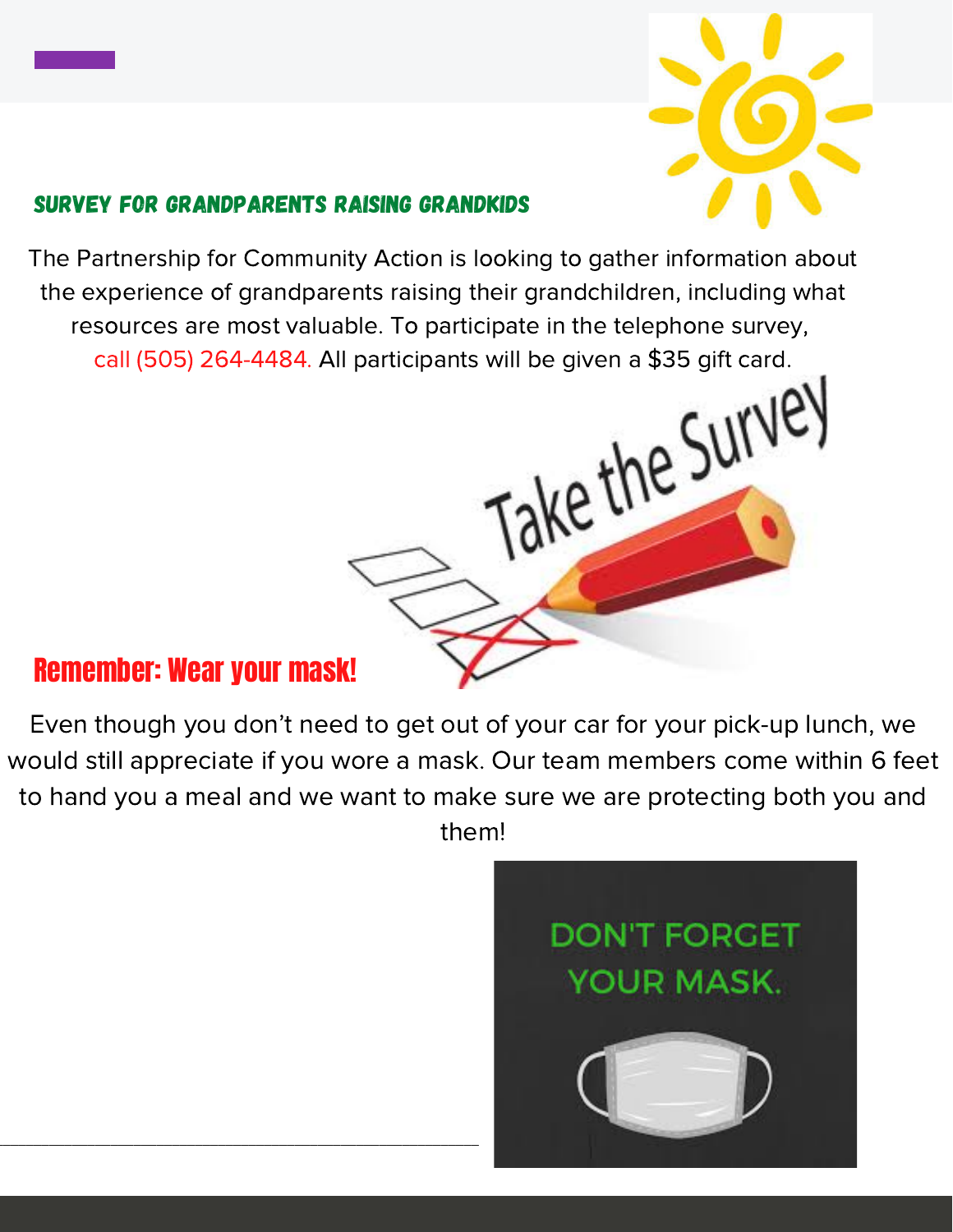### You can help fund Senior Services in NM

Did you know that senior services expenditures and other federally funded programs are directly affected by the population of a state? That's why is it vital that every older adult is counted in the 2020 Census. If you haven't already completed the Census please do so—you can respond online, over the phone or using the paperwork mailed to you. Census data is confidential and your individual responses will not affect your tax status or insurance premiums. What Census data does do is determine federal funding to Medicare, Medicaid, and many other federally funded programs that assist families. The data also will determine your political representation for the next 10-years at the local, state, and federal levels. Remember, the Census Bureau will never ask for your Social Security number, bank account number, or money of any kind. Learn more at www.icountnm.gov.

### Age-Friendly Albuquerque

The City of Albuquerque is applying for Age-Friendly designation through the World Health Organization (WHO) and AARP. Age-friendly cities are livable and thriving communities that improve the lives of all. Age-Friendly designation recognizes communities for their livability standards and identifies dynamic ways communities can progress through age-friendly initiatives. The City of Albuquerque is committed to grow as an age-friendly city and invites Albuquerque adults of all ages to participate in this exciting community project. Participants can take a short survey, phone interview and/or join an online focus group to share their age-friendly ideas. Visit www.cabq.gov/agefriendly, email agefriendlyabq@cabq.gov or call (505)-333-9769 for more information on Age-Friendly Albuquerque.



age friendly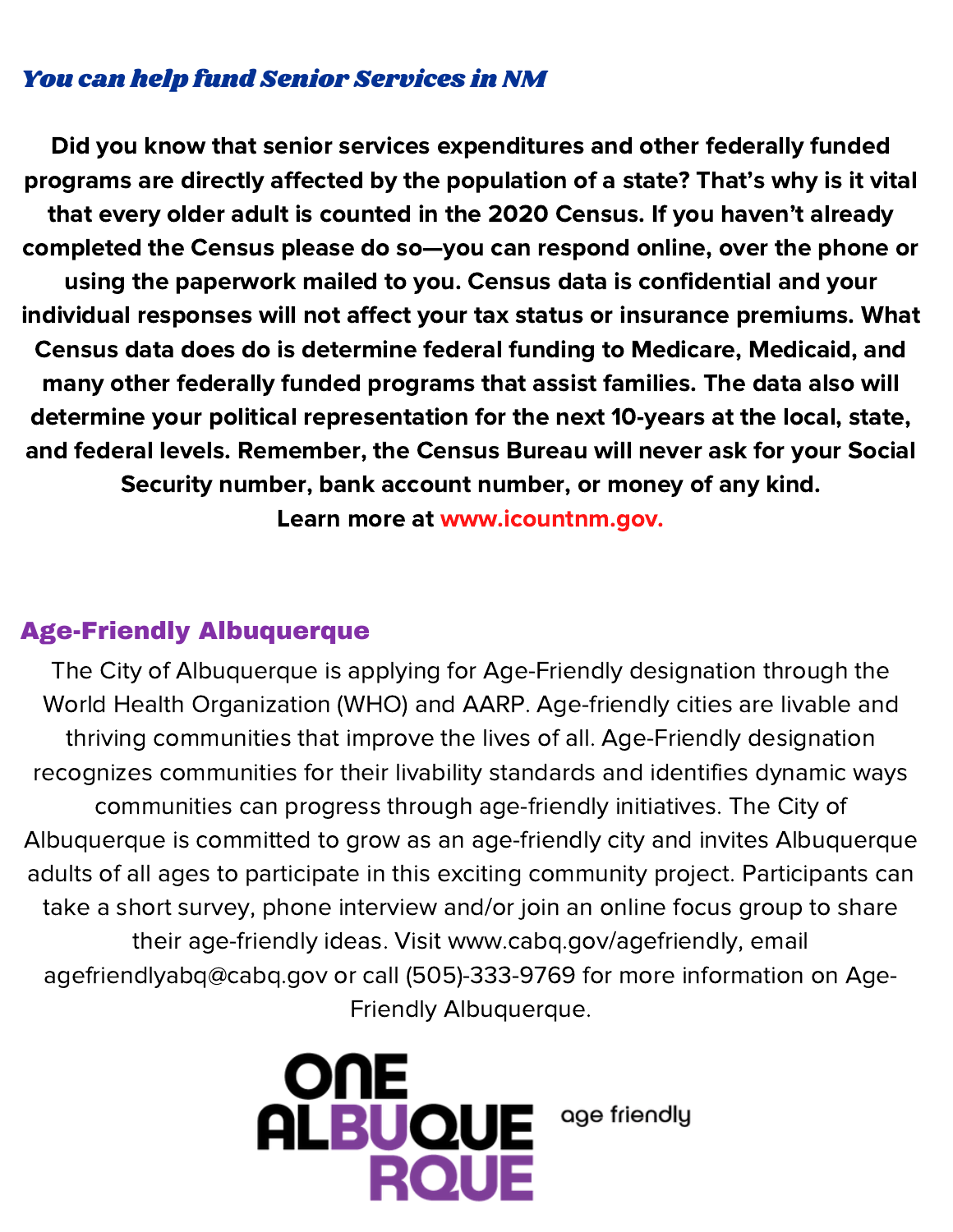# Grab & Go lunches & sites



LUNCHES

**Barelas Senior Center 714 7th St SW 87102**  $G'R A'B - N - G O_{Phone: 764-6436}$ 

> **Los Volcanes Senior Center 6500 Los Volcanes Rd NW 87121 Phone: 767-5999**

**North Valley Senior Center 3825 4th St NW 87107 Phone: 761-4025**

**Manzano Mesa Multigenerational Center 501 Elizabeth SE 87123 Phone:275-8731**

**North Domingo Baca Multigenerational Center 7512 Carmel Ave NE 87113 Phone: 764-6475**

These sites are doing grab & go lunches from 11:30 am - 1:00 pm. Reservations are preffered by calling the center you would like to receive lunch from.